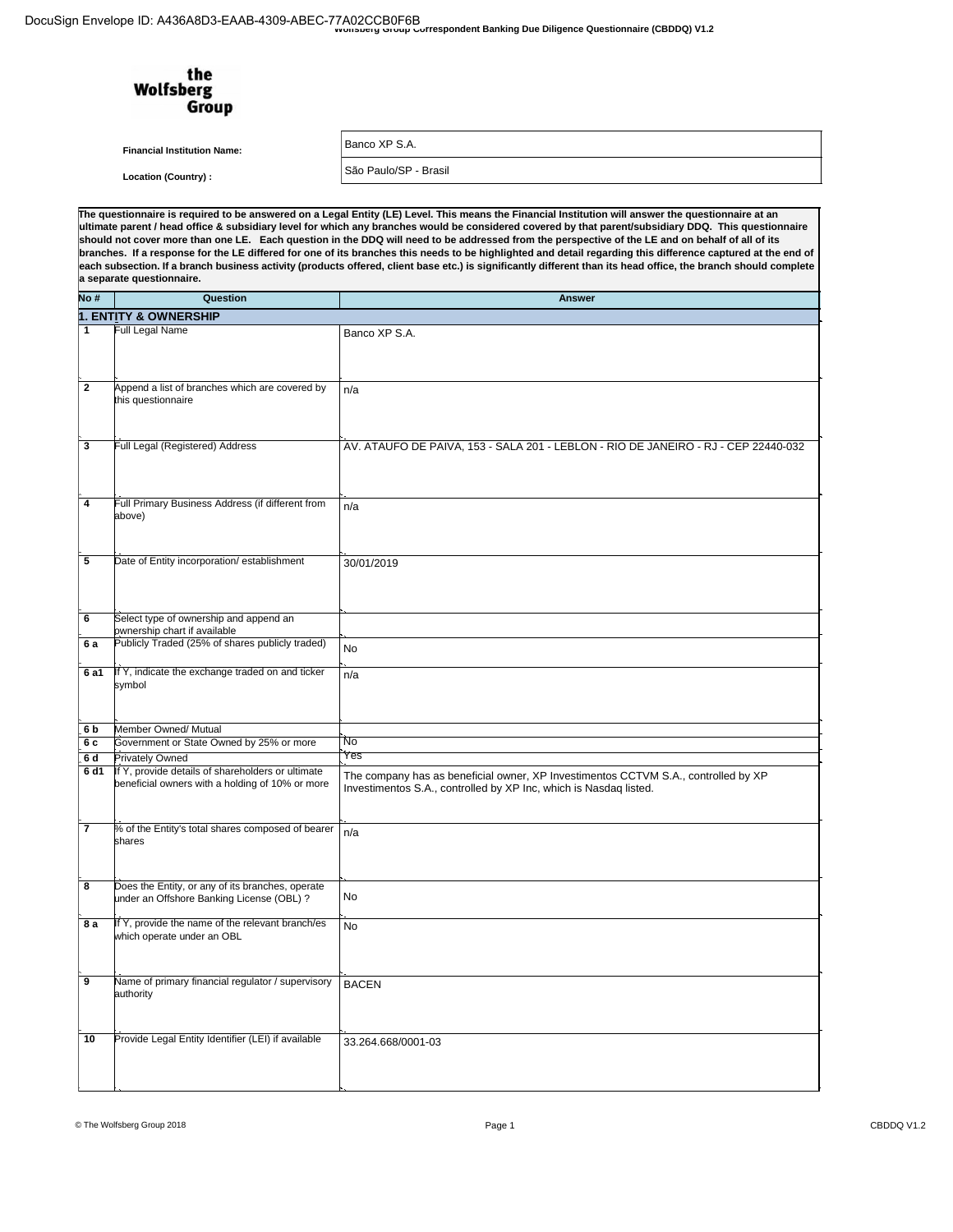| 11              | Provide the full legal name of the ultimate parent<br>(if different from the Entity completing the DDQ)                                                                                                                                 |                            |
|-----------------|-----------------------------------------------------------------------------------------------------------------------------------------------------------------------------------------------------------------------------------------|----------------------------|
| 12              | Jurisdiction of licensing authority and regulator<br>of ultimate parent                                                                                                                                                                 | <b>Brazil</b>              |
| 13              | Select the business areas applicable to the<br>Entity                                                                                                                                                                                   |                            |
| 13a             | <b>Retail Banking</b>                                                                                                                                                                                                                   | Yes                        |
| 13 <sub>b</sub> | Private Banking / Wealth Management                                                                                                                                                                                                     | Yes                        |
| 13c             | <b>Commercial Banking</b>                                                                                                                                                                                                               | Yes                        |
| 13 d            | <b>Transactional Banking</b>                                                                                                                                                                                                            | Yes                        |
| 13 e            | <b>Investment Banking</b>                                                                                                                                                                                                               | Yes                        |
| 13f             | <b>Financial Markets Trading</b>                                                                                                                                                                                                        | Yes                        |
| 13 <sub>g</sub> | Securities Services/ Custody                                                                                                                                                                                                            | Yes                        |
| 13h             | <b>Broker/Dealer</b>                                                                                                                                                                                                                    | Yes                        |
| 13 i            | Multilateral Development Bank                                                                                                                                                                                                           | No                         |
| 13j             | Other                                                                                                                                                                                                                                   |                            |
| 14              | Does the Entity have a significant (10% or<br>more) offshore customer base, either by<br>number of customers or by revenues (where off- No<br>shore means not domiciled in the jurisdiction<br>where bank services are being provided)? |                            |
| 14 a            | If Y, provide details of the country and %                                                                                                                                                                                              |                            |
| 15              | Select the closest value:                                                                                                                                                                                                               |                            |
| 15a             | Number of employees                                                                                                                                                                                                                     | 51-200                     |
| 15 b            | <b>Total Assets</b>                                                                                                                                                                                                                     | Greater than \$500 million |
| 16              | Confirm that all responses provided in the<br>above Section ENTITY & OWNERSHIP are<br>representative of all the LE's branches                                                                                                           | Yes                        |
| 16 a            | If N, clarify which questions the difference/s<br>relate to and the branch/es that this applies to.                                                                                                                                     |                            |
| 16 b            | If appropriate, provide any additional<br>information / context to the answers in this<br>section.                                                                                                                                      |                            |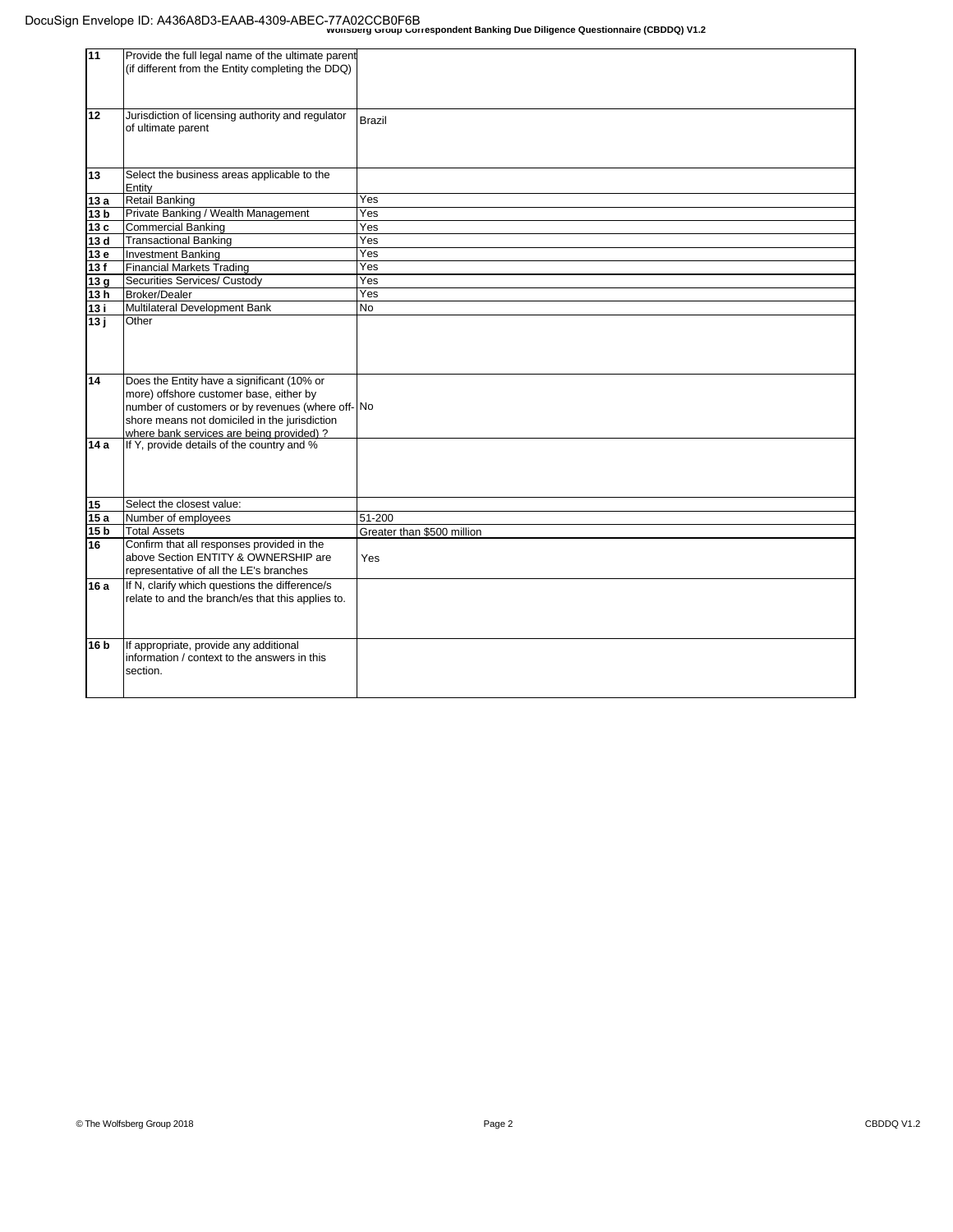|                        | <b>2. PRODUCTS &amp; SERVICES</b>                                                |                 |
|------------------------|----------------------------------------------------------------------------------|-----------------|
| 17                     | Does the Entity offer the following products and                                 |                 |
|                        | services:                                                                        |                 |
| 17 a                   | <b>Correspondent Banking</b>                                                     | No              |
| 17 a1                  | If Y                                                                             |                 |
| 17 a2                  | Does the Entity offer Correspondent Banking                                      | <b>No</b>       |
|                        | services to domestic banks?                                                      |                 |
| 17 a3                  | Does the Entity allow domestic bank clients to                                   |                 |
|                        | provide downstream relationships?                                                |                 |
| 17 a4                  | Does the Entity have processes and procedures                                    |                 |
|                        | in place to identify downstream relationships                                    |                 |
|                        | with domestic banks?                                                             |                 |
| 17 a5                  | Does the Entity offer correspondent banking<br>services to Foreign Banks?        | <b>No</b>       |
| 17 a6                  | Does the Entity allow downstream relationships                                   |                 |
|                        | with Foreign Banks?                                                              |                 |
| 17 a7                  | Does the Entity have processes and procedures                                    |                 |
|                        | in place to identify downstream relationships                                    |                 |
|                        | with Foreign Banks?                                                              |                 |
| 17 a8                  | Does the Entity offer correspondent banking                                      |                 |
|                        | services to regulated MSBs/MVTS?                                                 |                 |
| 17 a9                  | Does the Entity allow downstream relationships                                   |                 |
|                        | with MSBs/MVTS?                                                                  |                 |
|                        | 17 a10 Does the Entity have processes and procedures                             |                 |
|                        | in place to identify downstream relationships                                    |                 |
|                        | with MSB /MVTS?                                                                  |                 |
| 17 <sub>b</sub>        | Private Banking (domestic & international)                                       | Yes             |
| 17 c                   | <b>Trade Finance</b>                                                             | Yes             |
| 17 d                   | Payable Through Accounts                                                         | Yes             |
| 17 e                   | <b>Stored Value Instruments</b>                                                  | Yes             |
| 17f                    | Cross Border Bulk Cash Delivery                                                  | No<br><b>No</b> |
| 17 <sub>g</sub>        | Domestic Bulk Cash Delivery                                                      |                 |
| 17h                    | International Cash Letter                                                        | Yes             |
| 17 i                   | Remote Deposit Capture                                                           | <b>No</b>       |
| 17i                    | Virtual /Digital Currencies                                                      | No              |
| 17k                    | <b>Low Price Securities</b><br><b>Hold Mail</b>                                  | No<br>No        |
| 171                    |                                                                                  |                 |
| 17 <sub>m</sub><br>17n | <b>Cross Border Remittances</b><br>Service to walk-in customers (non-account     | Yes             |
|                        | holders)                                                                         | <b>No</b>       |
| 17 o                   | <b>Sponsoring Private ATMs</b>                                                   | No              |
| 17 p                   | Other high risk products and services identified                                 |                 |
|                        | by the Entity                                                                    | <b>No</b>       |
|                        |                                                                                  |                 |
|                        |                                                                                  |                 |
|                        |                                                                                  |                 |
| 18                     | Confirm that all responses provided in the                                       | Yes             |
|                        | above Section PRODUCTS & SERVICES are<br>representative of all the LE's branches |                 |
| 18a                    | If N, clarify which questions the difference/s                                   |                 |
|                        | relate to and the branch/es that this applies to.                                |                 |
|                        |                                                                                  |                 |
|                        |                                                                                  |                 |
|                        |                                                                                  |                 |
| 18 <sub>b</sub>        | If appropriate, provide any additional                                           |                 |
|                        | information / context to the answers in this                                     |                 |
|                        | section.                                                                         |                 |
|                        |                                                                                  |                 |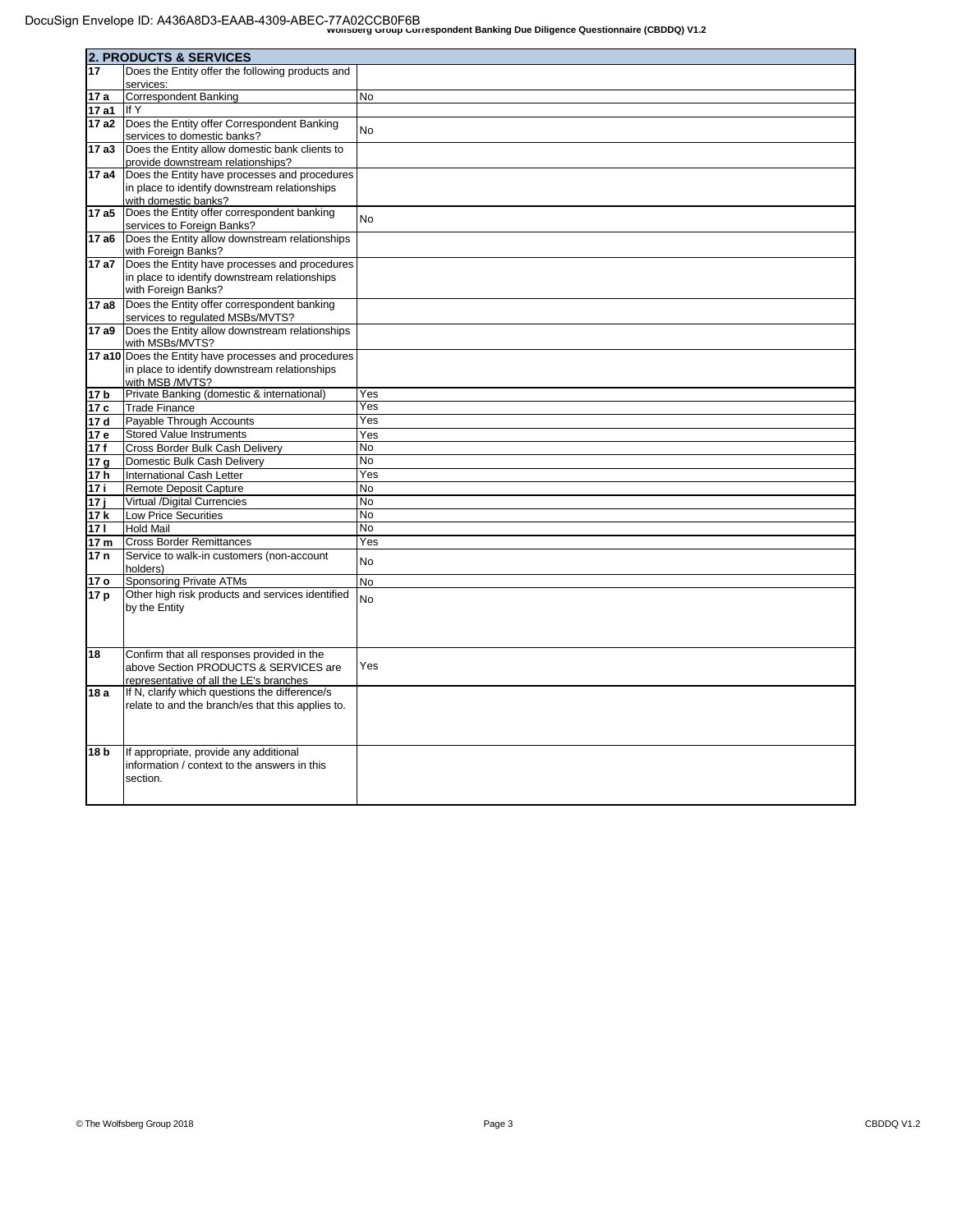|                 | 3. AML, CTF & SANCTIONS PROGRAMME                                                             |       |
|-----------------|-----------------------------------------------------------------------------------------------|-------|
| 19              | Does the Entity have a programme that sets                                                    |       |
|                 | minimum AML, CTF and Sanctions standards                                                      |       |
|                 | regarding the following components:                                                           |       |
| 19 a            | Appointed Officer with sufficient                                                             | Yes   |
|                 | experience/expertise                                                                          |       |
| 19 <sub>b</sub> | Cash Reporting                                                                                | No    |
| 19 <sub>c</sub> | CDD                                                                                           | Yes   |
| 19 d            | <b>EDD</b>                                                                                    | Yes   |
| 19 e            | <b>Beneficial Ownership</b>                                                                   | Yes   |
| 19f             | <b>Independent Testing</b>                                                                    | Yes   |
| 19q             | Periodic Review                                                                               | Yes   |
| 19 h            | Policies and Procedures                                                                       | Yes   |
| 19 i            | <b>Risk Assessment</b>                                                                        | Yes   |
| 19 i            | <b>Sanctions</b>                                                                              | Yes   |
| 19 k            | <b>PEP Screening</b>                                                                          | Yes   |
| 19              | <b>Adverse Information Screening</b>                                                          | Yes   |
| 19 m            | Suspicious Activity Reporting                                                                 | Yes   |
| 19 n            | Training and Education                                                                        | Yes   |
| 19 o            | <b>Transaction Monitoring</b>                                                                 | Yes   |
| 20              | How many full time employees are in the                                                       |       |
|                 | Entity's AML, CTF & Sanctions Compliance                                                      | 10-50 |
|                 | Department?                                                                                   |       |
| 21              | Is the Entity's AML, CTF & Sanctions policy                                                   |       |
|                 | approved at least annually by the Board or                                                    | Yes   |
|                 | equivalent Senior Management Committee?                                                       |       |
| 22              | Does the Board or equivalent Senior                                                           |       |
|                 | Management Committee receive regular                                                          | Yes   |
|                 | reporting on the status of the AML, CTF &<br>Sanctions programme?                             |       |
| 23              | Does the Entity use third parties to carry out any                                            |       |
|                 | components of its AML, CTF & Sanctions                                                        |       |
|                 | programme?                                                                                    |       |
| 23a             | If Y, provide further details                                                                 |       |
|                 |                                                                                               |       |
|                 |                                                                                               |       |
|                 |                                                                                               |       |
|                 |                                                                                               |       |
| 24              | Confirm that all responses provided in the above<br>Section AML, CTF & SANCTIONS Programme    | Yes   |
|                 |                                                                                               |       |
| 24 a            | are Representative of all the LE's branches<br>If N, clarify which questions the difference/s |       |
|                 | relate to and the branch/es that this applies to.                                             | n/a   |
|                 |                                                                                               |       |
|                 |                                                                                               |       |
|                 |                                                                                               |       |
| 24 b            | If appropriate, provide any additional                                                        |       |
|                 | information / context to the answers in this                                                  |       |
|                 | section.                                                                                      |       |
|                 |                                                                                               |       |
|                 |                                                                                               |       |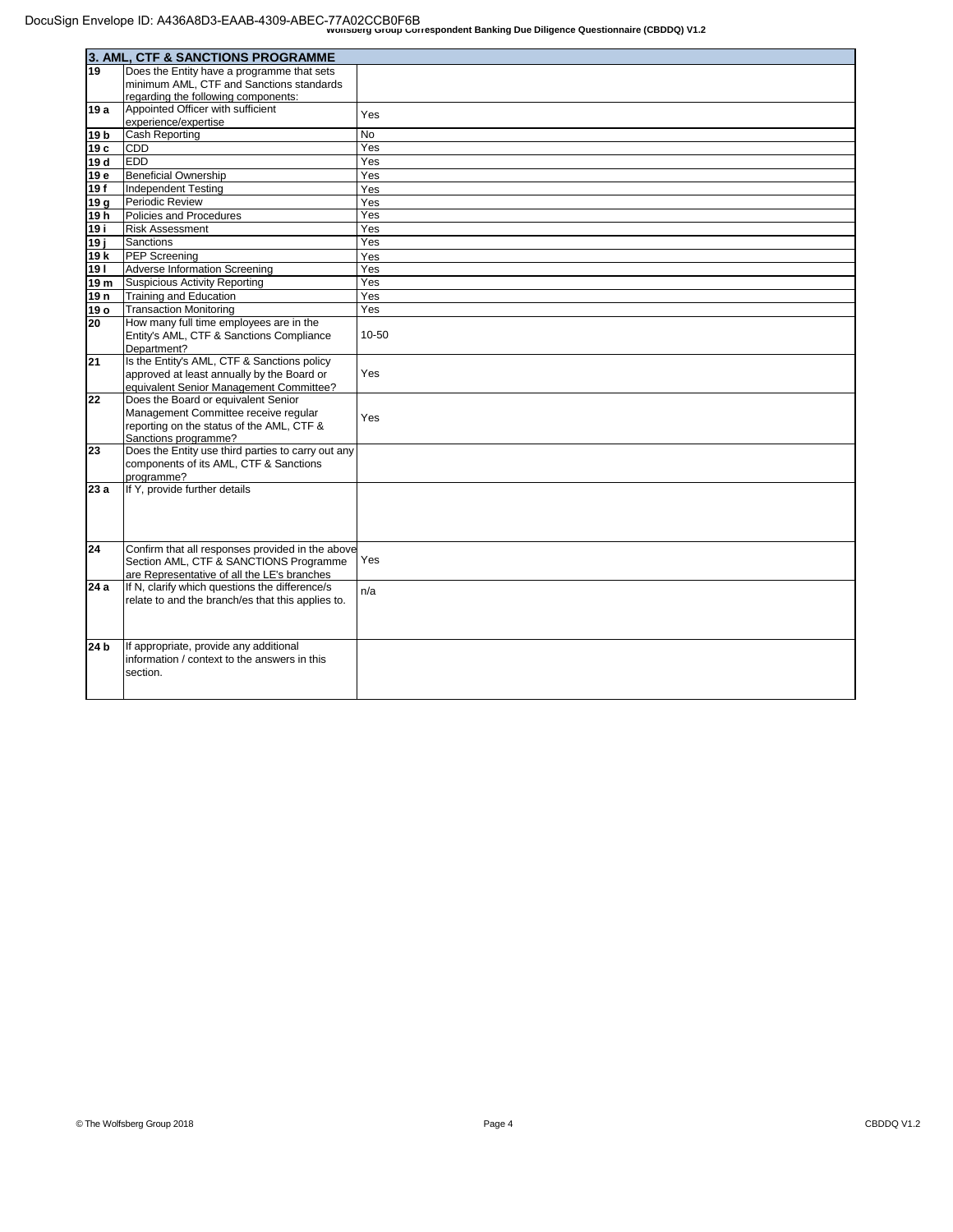|      | 4. ANTI BRIBERY & CORRUPTION                                                                                                                                                                                                                   |           |
|------|------------------------------------------------------------------------------------------------------------------------------------------------------------------------------------------------------------------------------------------------|-----------|
| 25   | Has the Entity documented policies and<br>procedures consistent with applicable ABC<br>regulations and requirements to [reasonably]<br>prevent, detect and report bribery and<br>corruption?                                                   | Yes       |
| 26   | Does the Entity have an enterprise wide<br>programme that sets minimum ABC standards?                                                                                                                                                          | Yes       |
| 27   | Has the Entity appointed a designated officer or<br>officers with sufficient experience/expertise<br>responsible for coordinating the ABC<br>programme?                                                                                        | Yes       |
| 28   | Does the Entity have adequate staff with<br>appropriate levels of experience/expertise to<br>implement the ABC programme?                                                                                                                      | Yes       |
| 29   | Is the Entity's ABC programme applicable to:                                                                                                                                                                                                   |           |
| 29 a | Joint ventures                                                                                                                                                                                                                                 | Yes       |
| 29 b | Third parties acting on behalf of the Entity                                                                                                                                                                                                   | Yes       |
| 30   | Does the Entity have a global ABC policy that:                                                                                                                                                                                                 |           |
| 30 a | Prohibits the giving and receiving of bribes?<br>This includes promising, offering, giving,<br>solicitation or receiving of anything of value,<br>directly or indirectly, if improperly intended to<br>influence action or obtain an advantage | Yes       |
| 30 b | Includes enhanced requirements regarding<br>interaction with public officials?                                                                                                                                                                 | Yes       |
| 30 c | Includes a prohibition against the falsification of<br>books and records (this may be within the ABC<br>policy or any other policy applicable to the Legal<br>Entity)?                                                                         | Yes       |
| 31   | Does the Entity have controls in place to<br>monitor the effectiveness of their ABC<br>programme?                                                                                                                                              | Yes       |
| 32   | Does the Entity's Board or Senior Management<br>Committee receive regular Management<br>Information on ABC matters?                                                                                                                            | Yes       |
| 33   | Does the Entity perform an Enterprise Wide<br>ABC risk assessment?                                                                                                                                                                             | Yes       |
| 33a  | If Y select the frequency                                                                                                                                                                                                                      | 12 Months |
| 34   | Does the Entity have an ABC residual risk rating<br>that is the net result of the controls<br>effectiveness and the inherent risk<br>assessment?                                                                                               | Yes       |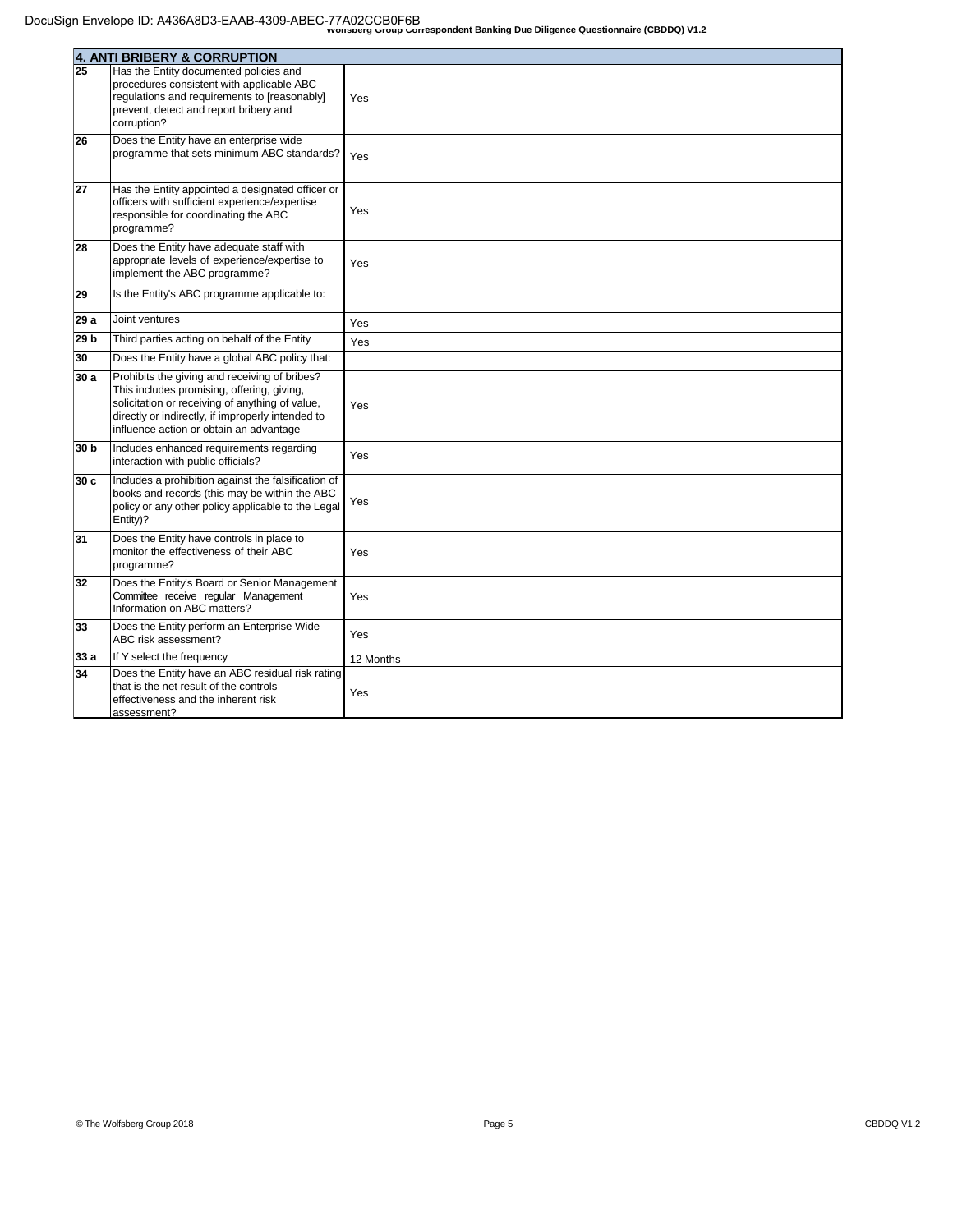| 35   | Does the Entity's ABC EWRA cover the inherent<br>risk components detailed below:                                                          |     |
|------|-------------------------------------------------------------------------------------------------------------------------------------------|-----|
| 35 a | Potential liability created by intermediaries and<br>other third-party providers as appropriate                                           | Yes |
| 35 b | Corruption risks associated with the countries<br>and industries in which the Entity does business.<br>directly or through intermediaries | Yes |
| 35 с | Transactions, products or services, including<br>thosethat involve state-owned or state-controlled<br>entities or public officials        | Yes |
| 35 d | Corruption risks associated with gifts and<br>hospitality, hiring/internships, charitable<br>donations and political contributions        | Yes |
| 35 e | Changes in business activities that may<br>materially increase the Entity's corruption risk                                               | Yes |
| 36   | Does the Entity's internal audit function or other<br>independent third party cover ABC Policies and<br>Procedures?                       | Yes |
| 37   | Does the Entity provide mandatory ABC training                                                                                            |     |
| 37 a | Board and Senior Committee Management                                                                                                     | Yes |
| 37 b | 1st Line of Defence                                                                                                                       | Yes |
| 37 c | 2nd Line of Defence                                                                                                                       | Yes |
| 37 d | <b>Brd Line of Defence</b>                                                                                                                | Yes |
| 57 е | Brd parties to which specific compliance activities<br>subject to ABC risk have been outsourced                                           | Yes |
| 37 f | Non-employed workers as appropriate<br>(contractors/consultants)                                                                          | Yes |
| 38   | Does the Entity provide ABC training that is<br>targeted to specific roles, responsibilities and<br>activities?                           | Yes |
| 39   | Confirm that all responses provided in the above<br>Section Anti Bribery & Corruption are<br>representative of all the LE's branches      |     |
| 39 a | If N, clarify which questions the difference/s<br>relate to and the branch/es that this applies to.                                       | n/a |
| 39 Ь | f appropriate, provide any additional information<br>context to the answers in this section.                                              |     |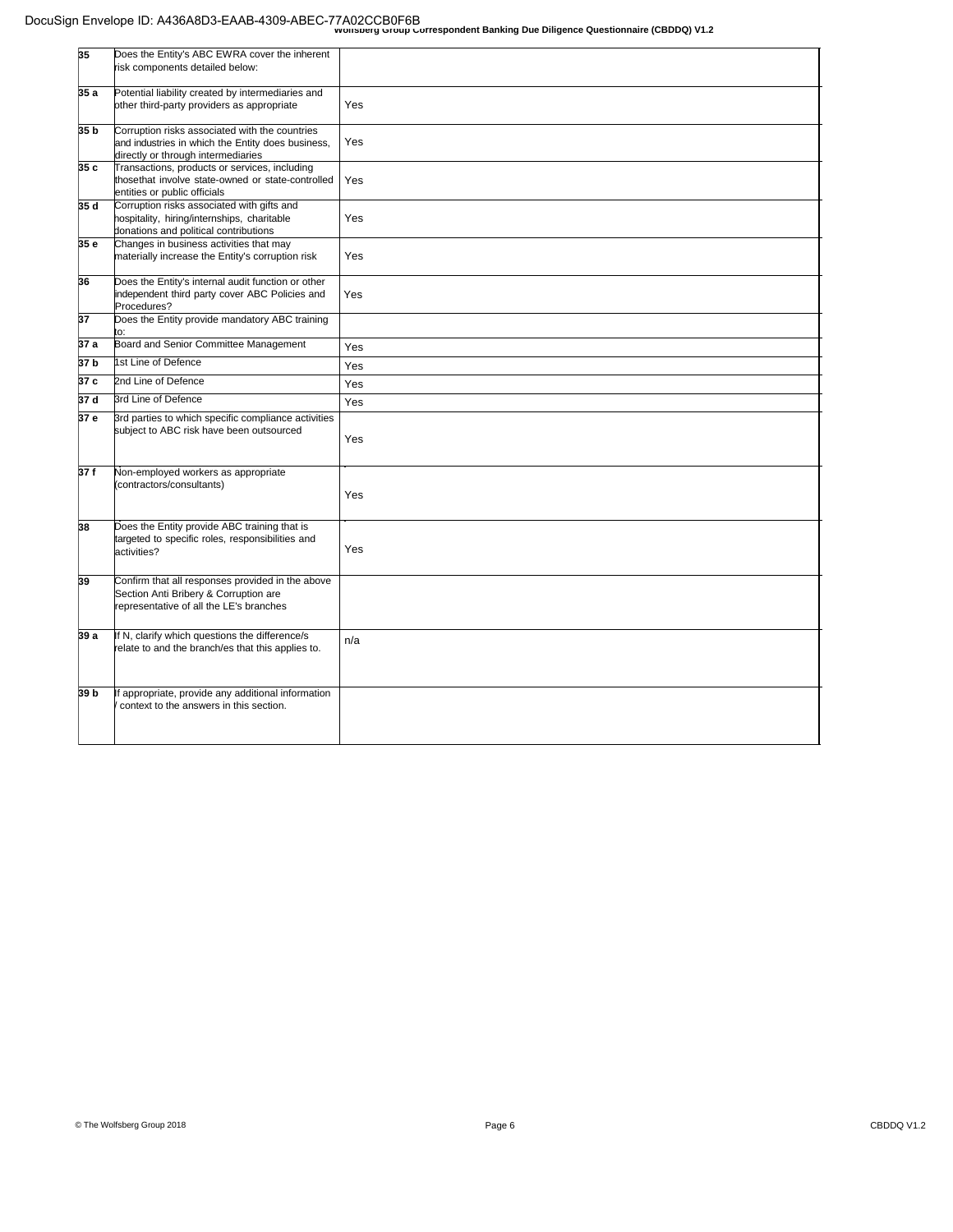|       | 5. POLICIES & PROCEDURES                                                                            |                 |  |
|-------|-----------------------------------------------------------------------------------------------------|-----------------|--|
| 40    | Has the Entity documented policies and                                                              |                 |  |
|       | procedures consistent with applicable AML,                                                          |                 |  |
|       | CTF & Sanctions regulations and requirements                                                        |                 |  |
|       | to reasonably prevent, detect and report:                                                           |                 |  |
| 40 a  | Money laundering                                                                                    | Yes             |  |
| 40 b  | Terrorist financing                                                                                 | Yes             |  |
| 40 c  | Sanctions violations                                                                                | Yes             |  |
| 41    | Are the Entity's policies and procedures                                                            | Yes             |  |
|       | updated at least annually?                                                                          |                 |  |
| 42    | Are the Entity's policies and procedures gapped<br>against/compared to:                             |                 |  |
| 42 a  | US Standards                                                                                        | No              |  |
| 42 a1 | If Y, does the Entity retain a record of the                                                        |                 |  |
|       | results?                                                                                            |                 |  |
| 42 b  | <b>EU Standards</b>                                                                                 | No              |  |
| 42 b1 | If Y, does the Entity retain a record of the                                                        |                 |  |
|       | results?                                                                                            |                 |  |
| 43    | Does the Entity have policies and procedures                                                        |                 |  |
|       | that:                                                                                               |                 |  |
| 43 a  | Prohibit the opening and keeping of anonymous                                                       |                 |  |
|       | and fictitious named accounts                                                                       | Yes             |  |
| 43 b  | Prohibit the opening and keeping of accounts                                                        |                 |  |
|       | for unlicensed banks and/or NBFIs                                                                   | Yes             |  |
|       |                                                                                                     |                 |  |
| 43 c  | Prohibit dealing with other entities that provide                                                   |                 |  |
|       | banking services to unlicensed banks                                                                | Yes             |  |
|       |                                                                                                     |                 |  |
| 43 d  | Prohibit accounts/relationships with shell banks                                                    | Yes             |  |
|       |                                                                                                     |                 |  |
| 43 e  | Prohibit dealing with another entity that provides                                                  |                 |  |
|       | services to shell banks                                                                             | Yes             |  |
| 43 f  | Prohibit opening and keeping of accounts for                                                        |                 |  |
|       | Section 311 designated entities                                                                     | Yes             |  |
| 43 g  | Prohibit opening and keeping of accounts for                                                        |                 |  |
|       | any of unlicensed/unregulated remittance                                                            |                 |  |
|       | agents, exchanges houses, casa de cambio,                                                           | Yes             |  |
|       | bureaux de change or money transfer agents                                                          |                 |  |
|       |                                                                                                     |                 |  |
| 43h   | Assess the risks of relationships with PEPs,                                                        |                 |  |
|       | including their family and close associates                                                         | Yes             |  |
| 43 i  | Define escalation processes for financial crime                                                     |                 |  |
|       | risk issues                                                                                         | Yes             |  |
| 43 ј  | Define the process, where appropriate, for                                                          |                 |  |
|       | terminating existing customer relationships due                                                     |                 |  |
|       | to financial crime risk                                                                             | Yes             |  |
|       |                                                                                                     |                 |  |
| 43 k  | Specify how potentially suspicious activity<br>identified by employees is to be escalated and       |                 |  |
|       | investigated                                                                                        | Yes             |  |
|       |                                                                                                     |                 |  |
| 431   | Outline the processes regarding screening for<br>sanctions, PEPs and negative media                 | Yes             |  |
|       |                                                                                                     |                 |  |
| 43 m  | Outline the processes for the maintenance of                                                        |                 |  |
|       | Internal "watchlists"                                                                               | Yes             |  |
| 44    | Has the Entity defined a risk tolerance                                                             |                 |  |
|       | statement or similar document which defines a                                                       |                 |  |
|       | risk boundary around their business?                                                                | Yes             |  |
| 45    | Does the Entity have a record retention                                                             |                 |  |
|       | procedures that comply with applicable laws?                                                        | Yes             |  |
|       |                                                                                                     |                 |  |
| 45 a  | If Y, what is the retention period?                                                                 | 5 Years or more |  |
| 46    | Confirm that all responses provided in the                                                          |                 |  |
|       | above Section POLICIES & PROCEDURES are                                                             |                 |  |
|       | representative of all the LE's branches                                                             | Yes             |  |
|       |                                                                                                     |                 |  |
| 46 a  | If N, clarify which questions the difference/s<br>relate to and the branch/es that this applies to. | n/a             |  |
|       |                                                                                                     |                 |  |
|       |                                                                                                     |                 |  |
|       |                                                                                                     |                 |  |
| 46 b  | If appropriate, provide any additional                                                              |                 |  |
|       | information / context to the answers in this<br>section.                                            |                 |  |
|       |                                                                                                     |                 |  |
|       |                                                                                                     |                 |  |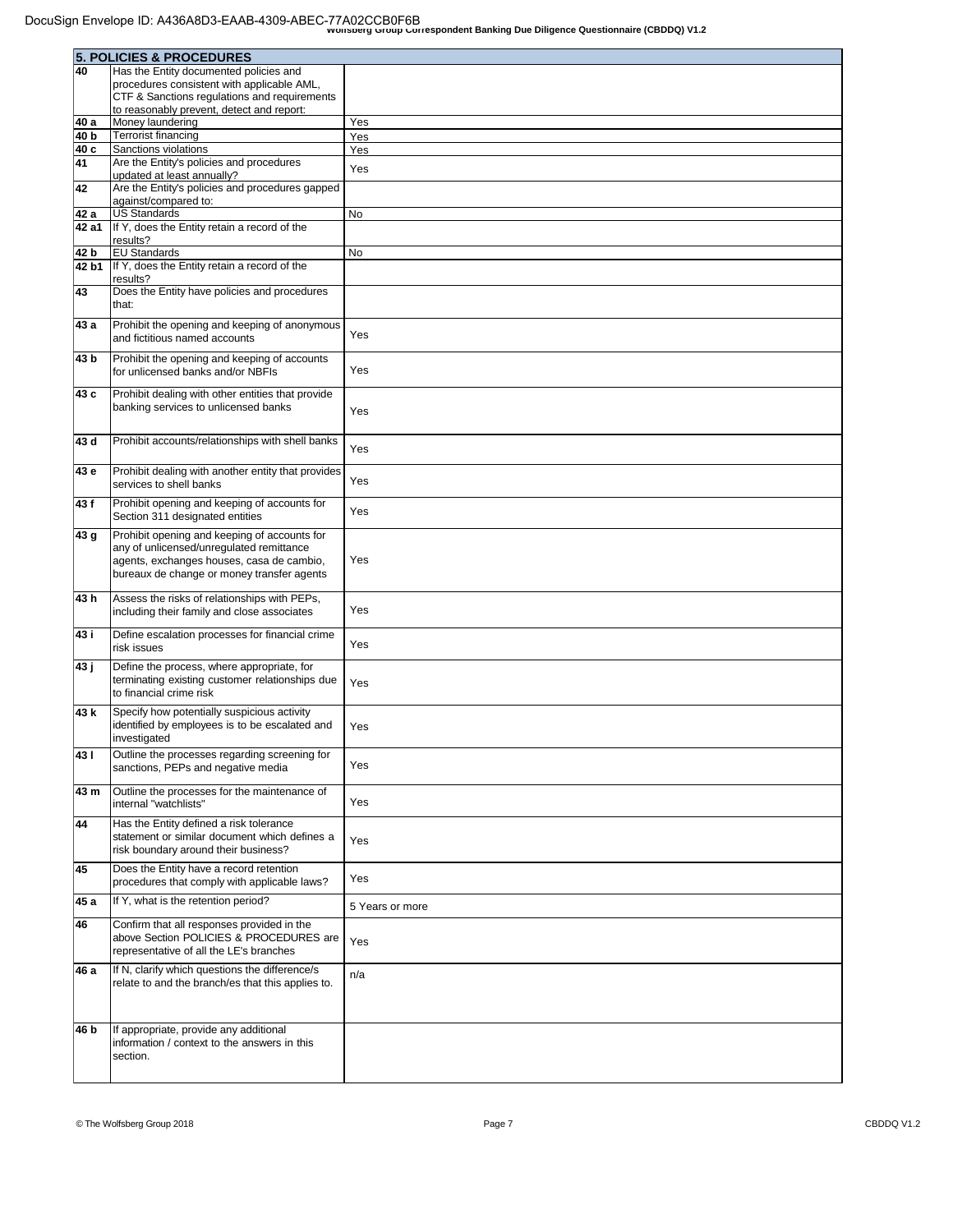|                 | 6. AML, CTF & SANCTIONS RISK ASSESSMENT                                                                                                            |     |
|-----------------|----------------------------------------------------------------------------------------------------------------------------------------------------|-----|
| 47              | Does the Entity's AML & CTF EWRA cover the                                                                                                         |     |
|                 | inherent risk components detailed below:                                                                                                           |     |
| 47a             | Client                                                                                                                                             | Yes |
| 47 <sub>b</sub> | Product                                                                                                                                            | Yes |
| 47c             | <b>Channel</b>                                                                                                                                     | Yes |
| 47d             | Geography                                                                                                                                          | Yes |
| 48              | Does the Entity's AML & CTF EWRA cover the                                                                                                         |     |
|                 | controls effectiveness components detailed<br>below:                                                                                               |     |
| 48 a            | Transaction Monitoring                                                                                                                             | Yes |
| 48 b            | Customer Due Diligence                                                                                                                             | Yes |
| 48 c            | <b>PEP</b> Identification                                                                                                                          | Yes |
| 48 d            | <b>Transaction Screening</b>                                                                                                                       | Yes |
| 48 e            | Name Screening against Adverse Media &<br>Negative News                                                                                            | Yes |
| 48 f            | Training and Education                                                                                                                             | Yes |
| 48 g            | Governance                                                                                                                                         | Yes |
| 48 h            | Management Information                                                                                                                             | Yes |
| 49              | Has the Entity's AML & CTF EWRA been<br>completed in the last 12 months?                                                                           | Yes |
| 49 a            | If N, provide the date when the last AML & CTF<br>EWRA was completed.                                                                              |     |
| 50              | Does the Entity's Sanctions EWRA cover the<br>inherent risk components detailed below:                                                             |     |
| 50 a            | Client                                                                                                                                             | Yes |
| 50 <sub>b</sub> | Product                                                                                                                                            | Yes |
| 50 c            | Channel                                                                                                                                            | Yes |
| 50 d            | Geography                                                                                                                                          | Yes |
| 51              | Does the Entity's Sanctions EWRA cover the<br>controls effectiveness components detailed<br>below:                                                 |     |
| 51 a            | Customer Due Diligence                                                                                                                             | Yes |
| 51 b            | <b>Transaction Screening</b>                                                                                                                       | Yes |
| 51 c            | Name Screening                                                                                                                                     | Yes |
| 51 d            | <b>List Management</b>                                                                                                                             | Yes |
| 51 e            | Training and Education                                                                                                                             | Yes |
| 51 f            | Governance                                                                                                                                         | Yes |
| 51 <sub>g</sub> | Management Information                                                                                                                             | Yes |
| $\overline{52}$ | Has the Entity's Sanctions EWRA been<br>completed in the last 12 months?                                                                           | Yes |
| 52 a            | If N, provide the date when the last Sanctions<br>EWRA was completed.                                                                              |     |
| 53              | Confirm that all responses provided in the<br>above Section AML, CTF & SANCTIONS RISK<br>ASSESSMENT are representative of all the<br>LE's branches | Yes |
| 53a             | If N, clarify which questions the<br>difference/srelate to and the branch/es that this<br>applies to.                                              | n/a |
| 53 b            | If appropriate, provide any additional<br>information / context to the answers in this<br>section.                                                 |     |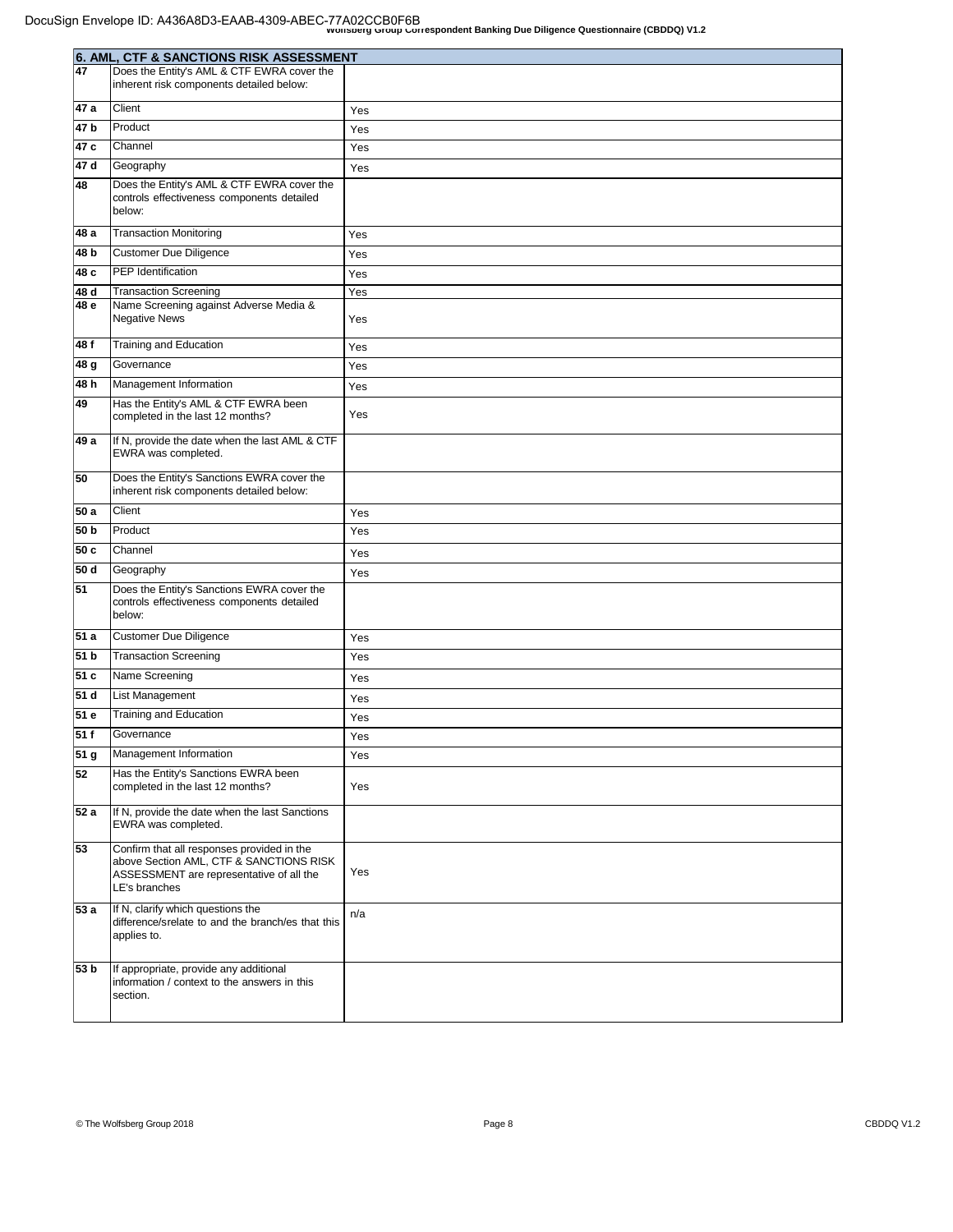|                 | 7. KYC, CDD and EDD                                                                             |     |  |
|-----------------|-------------------------------------------------------------------------------------------------|-----|--|
| 54              | Does the Entity verify the identity of the                                                      |     |  |
|                 | customer?                                                                                       | Yes |  |
|                 |                                                                                                 |     |  |
| 55              | Do the Entity's policies and procedures set out<br>when CDD must be completed, e.g. at the time |     |  |
|                 | of onboarding or within 30 days                                                                 | Yes |  |
| 56              | Which of the following does the Entity gather                                                   |     |  |
|                 | and retain when conducting CDD? Select                                                          |     |  |
|                 | all that apply:                                                                                 |     |  |
| 56 a            | Ownership structure                                                                             | Yes |  |
| 56 b            | Customer identification                                                                         | Yes |  |
| 56 c            | Expected activity                                                                               | Yes |  |
| 56 d            | Nature of business/employment                                                                   | Yes |  |
| 56 e            | Product usage                                                                                   | Yes |  |
| 56 f            | Purpose and nature of relationship                                                              | Yes |  |
| 56 g            | Source of funds                                                                                 | Yes |  |
| 56 h            | Source of wealth                                                                                | Yes |  |
| 57              | Are each of the following identified:                                                           |     |  |
| 57 a            | Ultimate beneficial ownership                                                                   | Yes |  |
| 57 a1           | Are ultimate beneficial owners verified?                                                        | Yes |  |
| 57 b            | Authorised signatories (where applicable)                                                       | Yes |  |
| 57 c            | Key controllers                                                                                 | Yes |  |
| 57 d            | Other relevant parties                                                                          |     |  |
|                 |                                                                                                 |     |  |
|                 |                                                                                                 |     |  |
| 58              | What is the Entity's minimum (lowest) threshold                                                 |     |  |
|                 | applied to beneficial ownership identification?                                                 | 25% |  |
|                 |                                                                                                 |     |  |
| 59              | Does the due diligence process result in<br>customers receiving a risk classification?          |     |  |
|                 |                                                                                                 | Yes |  |
| 60              | If Y, what factors/criteria are used to determine                                               |     |  |
|                 | the customer's risk classification? Select all that                                             |     |  |
|                 | apply:                                                                                          |     |  |
| 60 a            | <b>Product Usage</b>                                                                            | Yes |  |
| 60 <sub>b</sub> | Geography                                                                                       | Yes |  |
| 60c             | <b>Business Type/Industry</b>                                                                   | Yes |  |
| 60 d            | Legal Entity type                                                                               | Yes |  |
| 60 e            | Adverse Information                                                                             | Yes |  |
| 60f             | Other (specify)                                                                                 |     |  |
|                 |                                                                                                 |     |  |
|                 |                                                                                                 |     |  |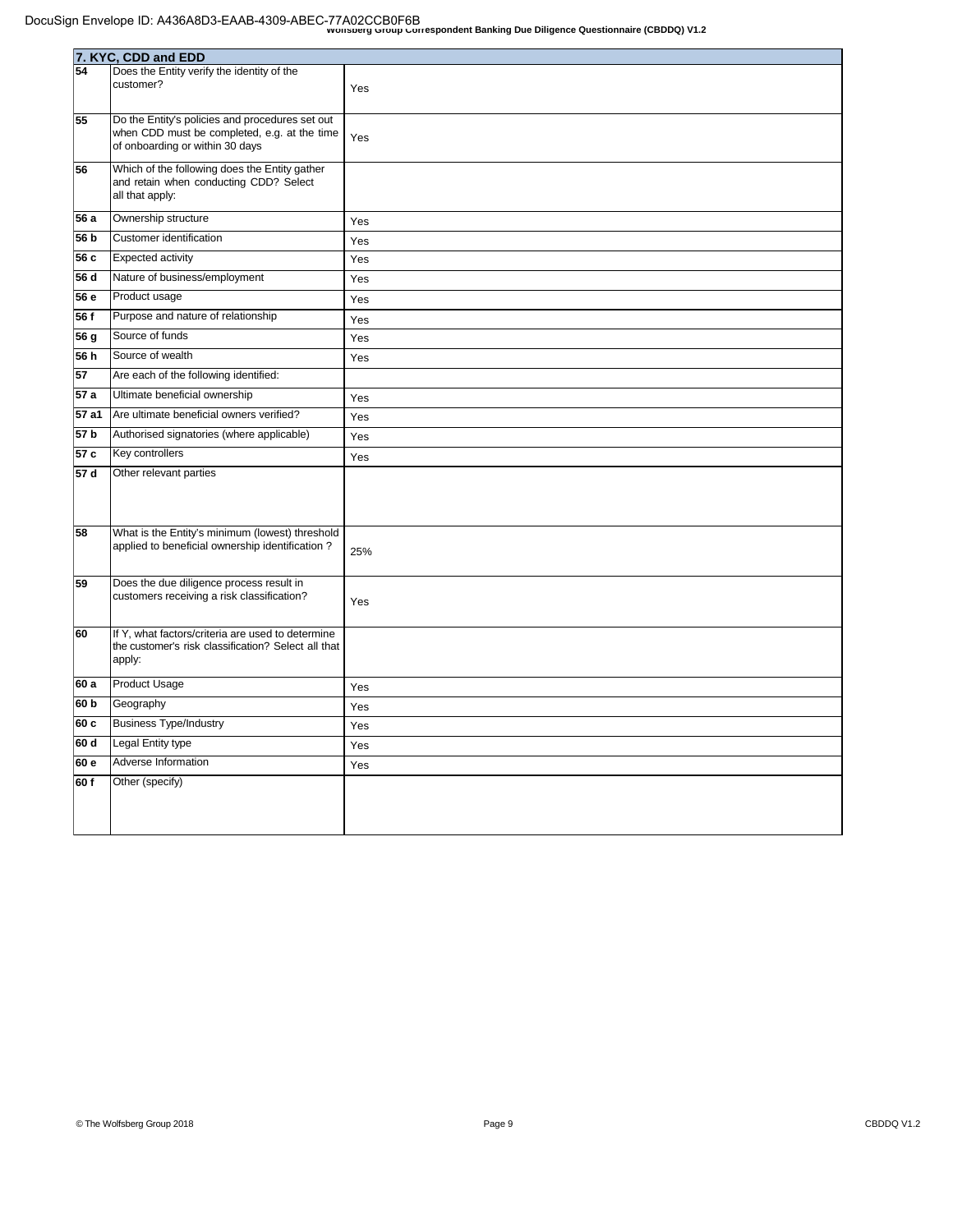| 61              | Does the Entity have a risk based approach to<br>screening customers for adverse<br>media/negative news?                                                                                                               | Yes |
|-----------------|------------------------------------------------------------------------------------------------------------------------------------------------------------------------------------------------------------------------|-----|
| 62              | If Y, is this at:                                                                                                                                                                                                      |     |
| 62 a            | Onboarding                                                                                                                                                                                                             | Yes |
| 62 b            | KYC renewal                                                                                                                                                                                                            | Yes |
| 62 c            | Trigger event                                                                                                                                                                                                          | Yes |
| 63              | What is the method used by the Entity to screen<br>for adverse media / negative news?                                                                                                                                  |     |
| 63 a            | <b>Automated</b>                                                                                                                                                                                                       |     |
| 63 <sub>b</sub> | <b>Manual</b>                                                                                                                                                                                                          |     |
| 63 c            | Combination of automated and manual                                                                                                                                                                                    | Yes |
| 64              | Does the Entity have a risk based approach to<br>screening customers and connected parties to<br>determine whether they are PEPs, or controlled<br>by PEPs?                                                            | Yes |
| 65              | If Y, is this at:                                                                                                                                                                                                      |     |
| 65 a            | Onboarding                                                                                                                                                                                                             | Yes |
| 65 <sub>b</sub> | <b>KYC</b> renewal                                                                                                                                                                                                     | Yes |
| 65 c            | Trigger event                                                                                                                                                                                                          | Yes |
| 66              | What is the method used by the Entity to screen<br>PEP <sub>s</sub> ?                                                                                                                                                  |     |
| 66 a            | Automated                                                                                                                                                                                                              |     |
| 66 b            | Manual                                                                                                                                                                                                                 |     |
| 66 c            | Combination of automated and manual                                                                                                                                                                                    | Yes |
| 67              | Does the Entity have policies, procedures and<br>processes to review and escalate potential<br>matches from screening customers and<br>connected parties to determine whether they<br>are PEPs, or controlled by PEPs? | Yes |
| 68              | Does the Entity have a process to review and<br>update customer information based on:                                                                                                                                  |     |
| 68 a            | <b>KYC</b> renewal                                                                                                                                                                                                     | Yes |
| 68 b            | Trigger event                                                                                                                                                                                                          | Yes |
| 69              | Does the Entity maintain and report metrics on<br>current and past periodic or trigger event due<br>diligence reviews?                                                                                                 | Yes |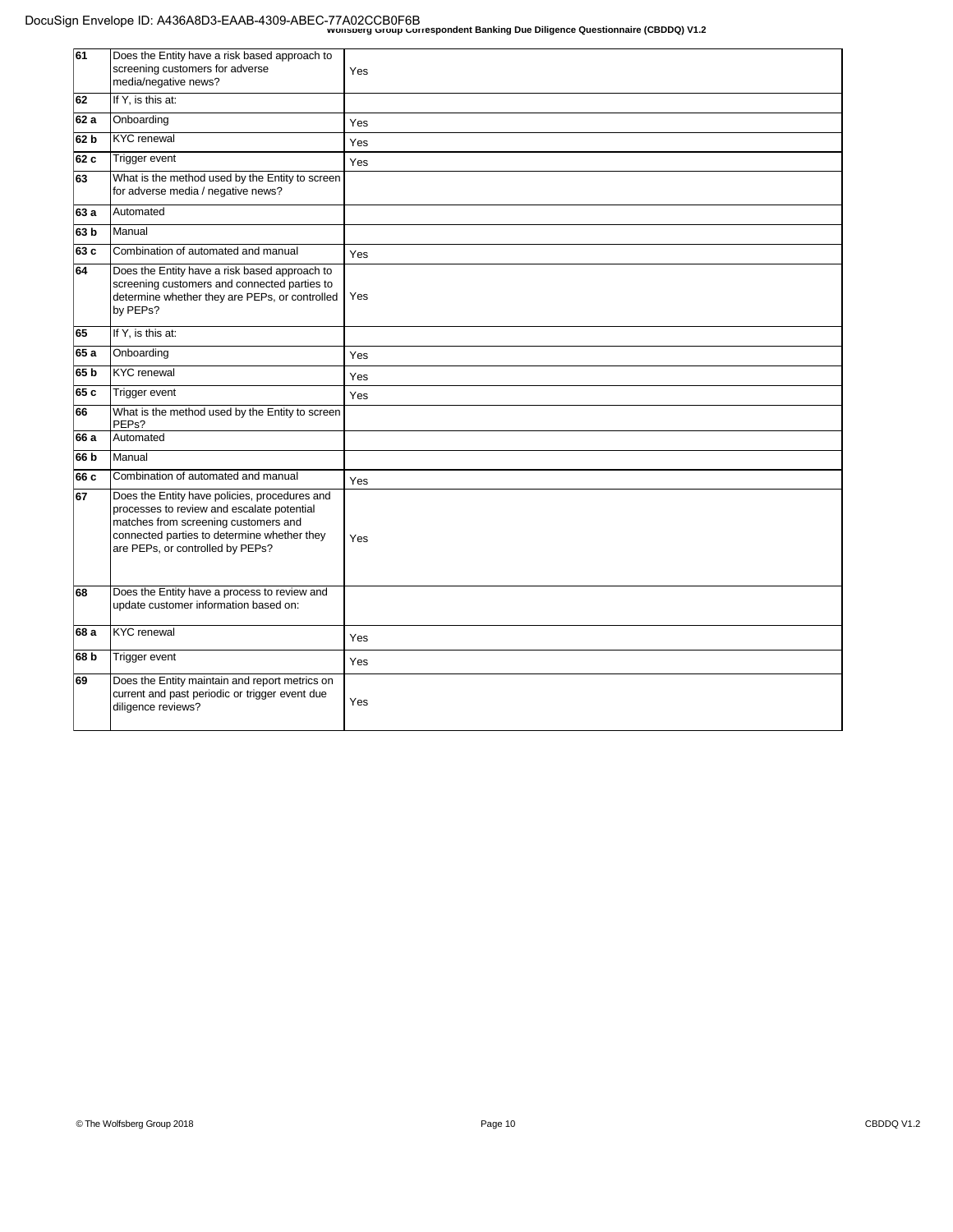| 70    | From the list below, which categories of<br>customers or industries are subject to EDD and/<br>or are restricted, or prohibited by the Entity's<br>FCC programme? |                                           |
|-------|-------------------------------------------------------------------------------------------------------------------------------------------------------------------|-------------------------------------------|
| 70 a  | Non-account customers                                                                                                                                             | Prohibited                                |
| 70 b  | Offshore customers                                                                                                                                                | EDD on a risk based approach              |
| 70 c  | Shell banks                                                                                                                                                       | Prohibited                                |
| 70 d  | MVTS/ MSB customers                                                                                                                                               | Prohibited                                |
| 70 e  | PEPs                                                                                                                                                              | EDD & Restricted on a risk based approach |
| 70 f  | PEP Related                                                                                                                                                       | EDD & Restricted on a risk based approach |
| 70 g  | PEP Close Associate                                                                                                                                               | EDD & Restricted on a risk based approach |
| 70 h  | Correspondent Banks                                                                                                                                               | EDD & Restricted on a risk based approach |
| 70 h1 | If EDD or EDD & Restricted, does the EDD<br>assessment contain the elements as set out in<br>the Wolfsberg Correspondent Banking<br>Principles 2014?              | Yes                                       |
| 70 i  | Arms, defense, military                                                                                                                                           | Prohibited                                |
| 70 ј  | Atomic power                                                                                                                                                      | Prohibited                                |
| 70 k  | <b>Extractive industries</b>                                                                                                                                      | EDD & Restricted on a risk based approach |
| 70 I  | Precious metals and stones                                                                                                                                        | Prohibited                                |
| 70 m  | Unregulated charities                                                                                                                                             | Prohibited                                |
| 70 n  | <b>Regulated charities</b>                                                                                                                                        | Prohibited                                |
| 70 o  | Red light business / Adult entertainment                                                                                                                          | Prohibited                                |
| 70 p  | Non-Government Organisations                                                                                                                                      | EDD & Restricted on a risk based approach |
| 70 q  | Virtual currencies                                                                                                                                                | Prohibited                                |
| 70 r  | Marijuana                                                                                                                                                         | Prohibited                                |
| 70 s  | Embassies/Consulates                                                                                                                                              | EDD & Restricted on a risk based approach |
| 70 t  | Gambling                                                                                                                                                          | Prohibited                                |
| 70 u  | Payment Service Provider                                                                                                                                          | EDD & Restricted on a risk based approach |
| 70 v  | Other (specify)                                                                                                                                                   | n/a                                       |
| 71    | If restricted, provide details of the<br>restriction                                                                                                              | n/a                                       |
| 72    | Does the Entity perform an additional control or<br>quality review on clients subject to EDD?                                                                     | Yes                                       |
| 73    | Confirm that all responses provided in the<br>above Section KYC, CDD and EDD are<br>representative of all the LE's branches                                       | Yes                                       |
| 73 a  | If N, clarify which questions the difference/s<br>relate to and the branch/es that this applies to                                                                | n/a                                       |
| 73 b  | If appropriate, provide any additional<br>information / context to the answers in this<br>section.                                                                |                                           |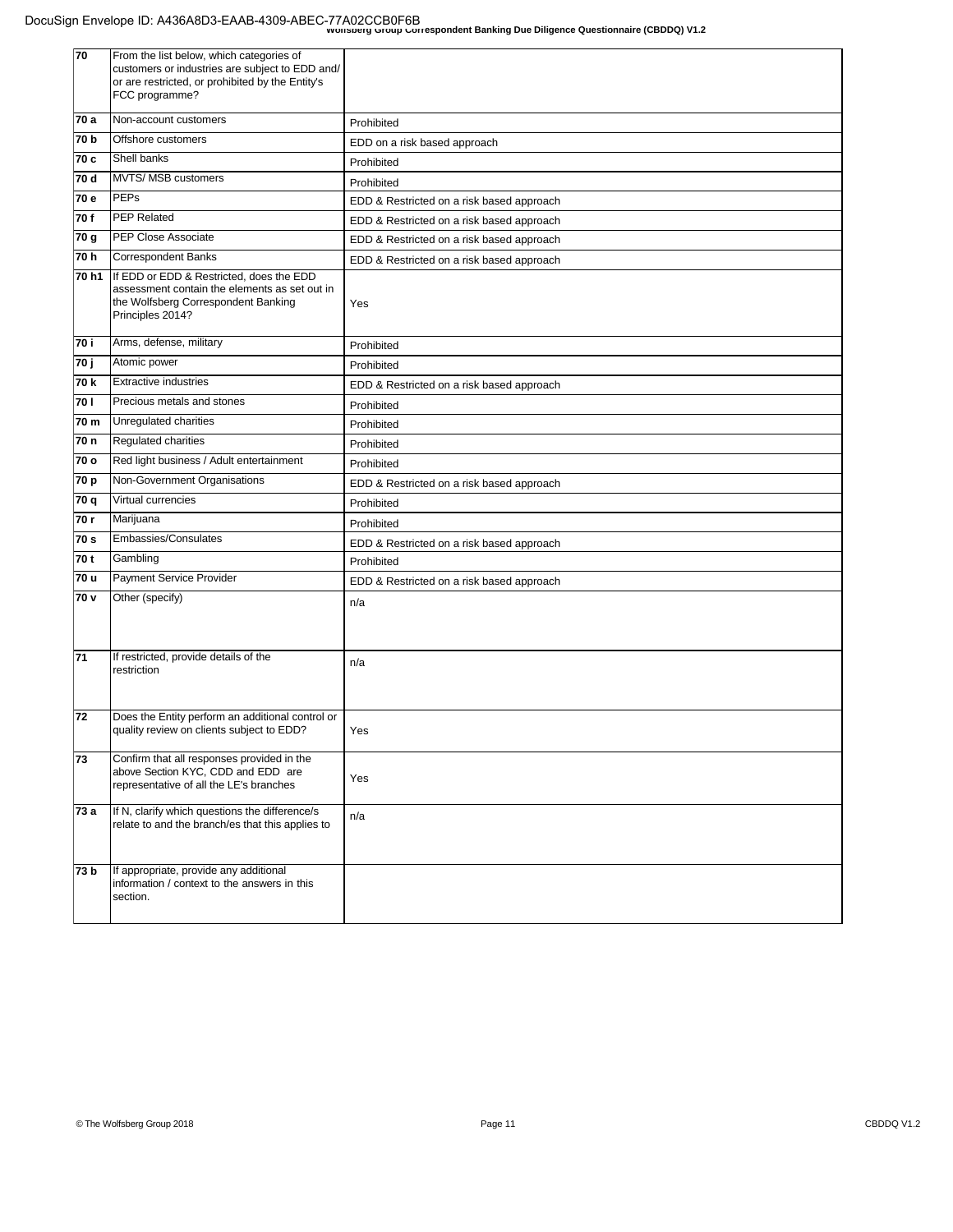|                 | 8. MONITORING & REPORTING                                |                |
|-----------------|----------------------------------------------------------|----------------|
| 74              | Does the Entity have risk based policies,                |                |
|                 | procedures and monitoring processes for the              |                |
|                 | identification and reporting of suspicious               | No             |
|                 | activity?                                                |                |
| 75              | What is the method used by the Entity to                 |                |
|                 | monitor transactions for suspicious activities?          |                |
|                 |                                                          |                |
| 75 a            | Automated                                                | Yes            |
| 75 <sub>b</sub> | Manual                                                   |                |
| 75 c            | Combination of automated and manual                      |                |
| 76              | If manual or combination selected, specify what          |                |
|                 | type of transactions are monitored manually              |                |
|                 |                                                          |                |
|                 |                                                          |                |
| 77              | Does the Entity have regulatory requirements to          |                |
|                 | report currency transactions?                            | Yes            |
| 77 a            | If Y, does the Entity have policies, procedures          |                |
|                 | andprocesses to comply with currency                     |                |
|                 | reporting requirements?                                  | Yes            |
| 78              | Does the Entity have policies, procedures and            |                |
|                 | processes to review and escalate matters                 |                |
|                 | arising from the monitoring of customer                  | Yes            |
|                 | transactions and activity?                               |                |
| 79              | Confirm that all responses provided in the               |                |
|                 | above Section MONITORING & REPORTING                     |                |
|                 | are representative of all the LE's branches              | Yes            |
|                 |                                                          |                |
| 79 a            | If N, clarify which questions the difference/s           |                |
|                 | relate to and the branch/es that this applies to         |                |
|                 |                                                          |                |
|                 |                                                          |                |
| 79 b            | If appropriate, provide any additional                   |                |
|                 | information / context to the answers in this<br>section. |                |
|                 |                                                          |                |
|                 | 9. PAYMENT TRANSPARENCY                                  |                |
| 80              | Does the Entity adhere to the Wolfsberg Group            |                |
|                 | Payment Transparency Standards?                          | Yes            |
| 81              | Does the Entity have policies, procedures and            |                |
|                 | processes to [reasonably] comply with and have           |                |
|                 | controls in place to ensure compliance with:             |                |
|                 |                                                          |                |
| 81 a            | FATF Recommendation 16                                   | Yes            |
| 81 b            | Local Regulations                                        | Yes            |
| 81 b1           | Specify the regulation                                   |                |
|                 |                                                          | CVM 617/2019 n |
|                 |                                                          |                |
|                 |                                                          |                |
| 81 c            | If N, explain                                            |                |
|                 |                                                          |                |
|                 |                                                          |                |
| 82              | Does the Entity have processes in place to               |                |
|                 | respond to Request For Information (RFIs) from           |                |
|                 | other entities in a timely manner?                       | Yes            |
|                 |                                                          |                |
| 83              | Does the Entity have controls to support the             |                |
|                 | inclusion of required and accurate originator            |                |
|                 | information in international payment messages?           | Yes            |
|                 |                                                          |                |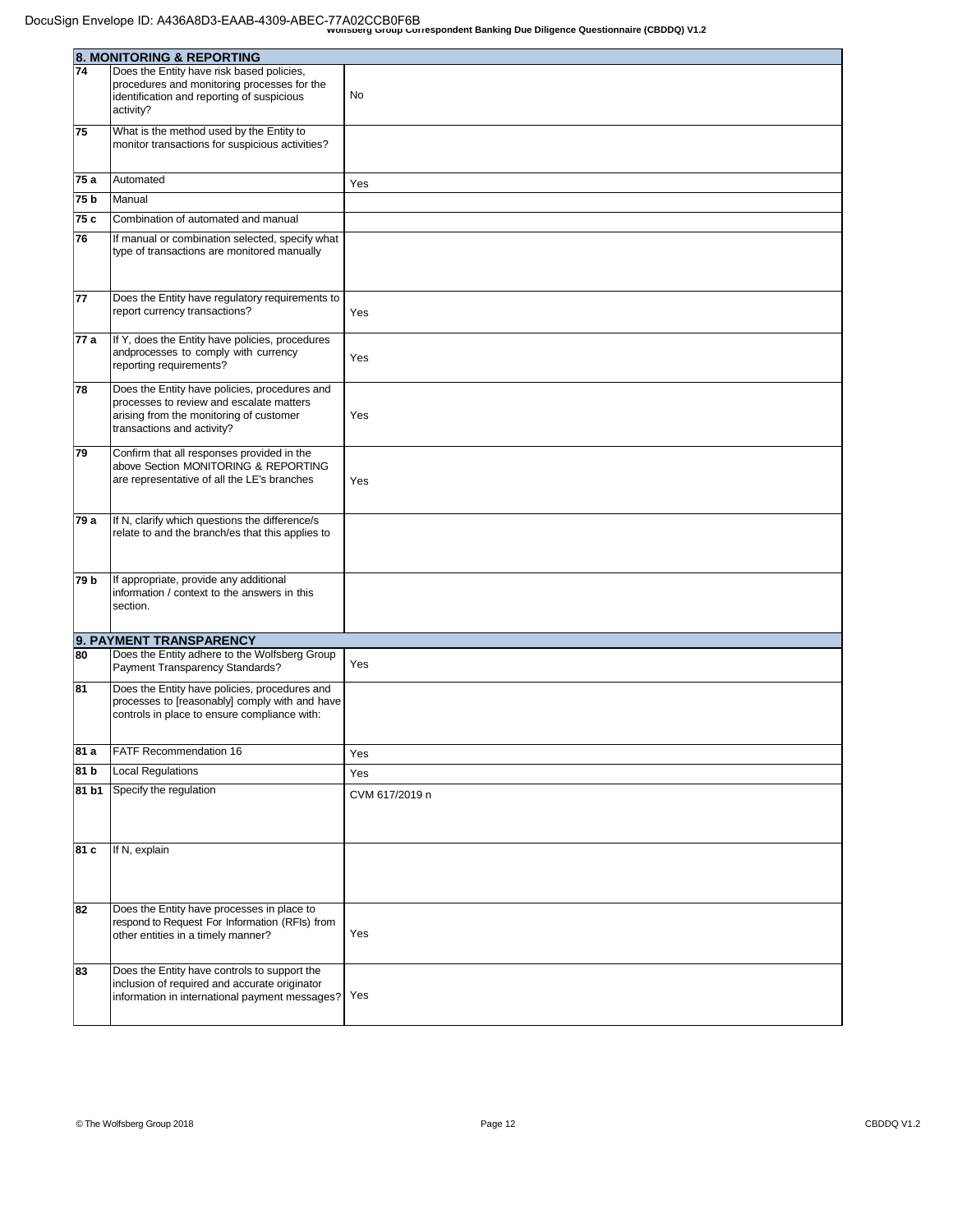| 84   | Does the Entity have controls to support the        |                                                                                         |
|------|-----------------------------------------------------|-----------------------------------------------------------------------------------------|
|      | inclusion of required beneficiary in international  |                                                                                         |
|      |                                                     | Yes                                                                                     |
|      | payment messages?                                   |                                                                                         |
|      |                                                     |                                                                                         |
|      |                                                     |                                                                                         |
| 85   | Confirm that all responses provided in the          |                                                                                         |
|      | aboveSection PAYMENT TRANSPARENCY                   |                                                                                         |
|      |                                                     | Yes                                                                                     |
|      | are representative of all the LE's branches         |                                                                                         |
|      |                                                     |                                                                                         |
|      |                                                     |                                                                                         |
| 85 a | If N, clarify which questions the difference/s      |                                                                                         |
|      |                                                     | n/a                                                                                     |
|      | relate to and the branch/es that this applies to.   |                                                                                         |
|      |                                                     |                                                                                         |
|      |                                                     |                                                                                         |
|      |                                                     |                                                                                         |
| 85 b | If appropriate, provide any additional              |                                                                                         |
|      |                                                     |                                                                                         |
|      | information / context to the answers in this        |                                                                                         |
|      | section.                                            |                                                                                         |
|      |                                                     |                                                                                         |
|      |                                                     |                                                                                         |
|      | <b>10. SANCTIONS</b>                                |                                                                                         |
|      |                                                     |                                                                                         |
| 86   | Does the Entity have a Sanctions Policy             |                                                                                         |
|      | approved by management regarding                    |                                                                                         |
|      | compliance with sanctions law applicable to the     |                                                                                         |
|      |                                                     |                                                                                         |
|      | Entity, including with respect its business         | Yes                                                                                     |
|      | conducted with, or through accounts held at         |                                                                                         |
|      | foreign financial institutions?                     |                                                                                         |
|      |                                                     |                                                                                         |
|      |                                                     |                                                                                         |
| 87   | Does the Entity have policies, procedures, or       |                                                                                         |
|      |                                                     |                                                                                         |
|      | other controls reasonably designed to prevent       |                                                                                         |
|      | the use of another entity's accounts or services    |                                                                                         |
|      | in a manner causing the other entity to violate     |                                                                                         |
|      |                                                     |                                                                                         |
|      | sanctions prohibitions applicable to the other      | Yes                                                                                     |
|      | entity (including prohibitions within the other     |                                                                                         |
|      | entity's local jurisdiction)?                       |                                                                                         |
|      |                                                     |                                                                                         |
|      |                                                     |                                                                                         |
|      |                                                     |                                                                                         |
| 88   | Does the Entity have policies, procedures or        |                                                                                         |
|      | other controls reasonably designed to prohibit      |                                                                                         |
|      |                                                     |                                                                                         |
|      | and/or detect actions taken to evade applicable     |                                                                                         |
|      | sanctions prohibitions, such as stripping, or the   |                                                                                         |
|      | resubmission and/or masking, of sanctions           | Yes                                                                                     |
|      |                                                     |                                                                                         |
|      | relevant information in cross border                |                                                                                         |
|      | transactions?                                       |                                                                                         |
|      |                                                     |                                                                                         |
| 89   | Does the Entity screen its customers, including     |                                                                                         |
|      |                                                     |                                                                                         |
|      | beneficial ownership information collected by       |                                                                                         |
|      | the Entity, during onboarding and regularly         | Yes                                                                                     |
|      | thereafter against Sanctions Lists?                 |                                                                                         |
|      |                                                     |                                                                                         |
|      |                                                     |                                                                                         |
| 90   | What is the method used by the Entity?              |                                                                                         |
| 90 a | Manual                                              |                                                                                         |
|      |                                                     |                                                                                         |
| 90 b | Automated                                           |                                                                                         |
| 90 c | Combination of Automated and Manual                 | Yes                                                                                     |
| 91   | Does the Entity screen all sanctions relevant       |                                                                                         |
|      |                                                     |                                                                                         |
|      | data, including at a minimum, entity and            |                                                                                         |
|      | location information, contained in cross border     | Yes                                                                                     |
|      | transactions against Sanctions Lists?               |                                                                                         |
|      |                                                     |                                                                                         |
|      |                                                     |                                                                                         |
| 92   | What is the method used by the Entity?              |                                                                                         |
| 92 a | Manual                                              |                                                                                         |
| 92 b | Automated                                           | Yes                                                                                     |
| 92 c | Combination Automated and Manual                    |                                                                                         |
|      |                                                     |                                                                                         |
| 93   | Select the Sanctions Lists used by the              |                                                                                         |
|      | Entity in its sanctions screening processes:        |                                                                                         |
|      |                                                     |                                                                                         |
|      |                                                     |                                                                                         |
| 93 a | <b>Consolidated United Nations Security Council</b> |                                                                                         |
|      |                                                     | Used for screening customers and beneficial owners and for filtering transactional data |
|      | Sanctions List (UN)                                 |                                                                                         |
|      |                                                     |                                                                                         |
| 93 b | United States Department of the Treasury's          |                                                                                         |
|      | Office of Foreign Assets Control (OFAC)             | Used for screening customers and beneficial owners and for filtering transactional data |
|      |                                                     |                                                                                         |
| 93 c | Office of Financial Sanctions Implementation        |                                                                                         |
|      | HMT (OFSI)                                          | Used for screening customers and beneficial owners and for filtering transactional data |
|      |                                                     |                                                                                         |
| 93 d | European Union Consolidated List (EU)               |                                                                                         |
|      |                                                     | Used for screening customers and beneficial owners and for filtering transactional data |
| 93 e | Lists maintained by other G7 member countries       |                                                                                         |
|      |                                                     |                                                                                         |
|      |                                                     | Used for screening customers and beneficial owners and for filtering transactional data |
|      |                                                     |                                                                                         |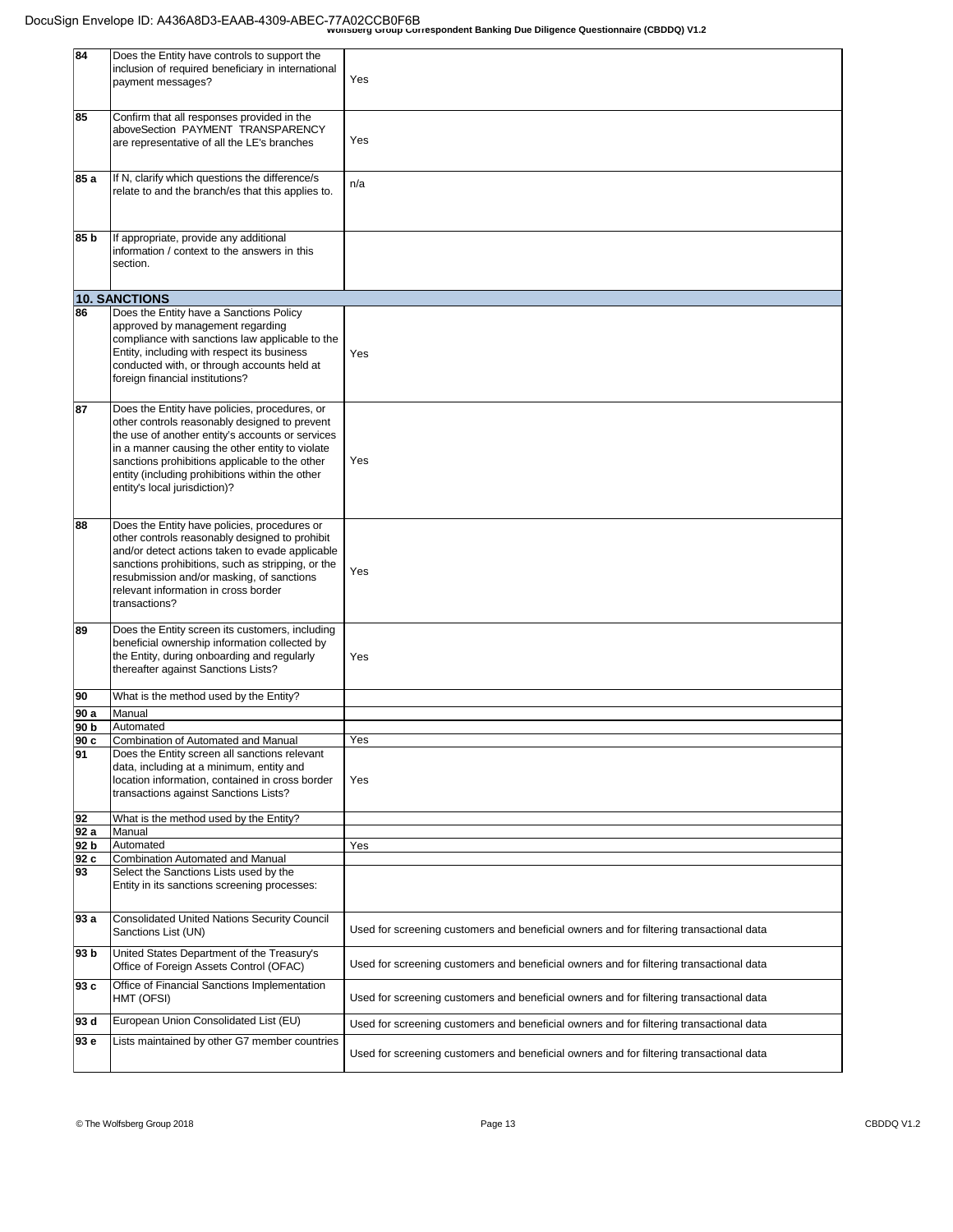| 93f             | Other (specify)                                                                                                                                                                                                                                                 |                             |
|-----------------|-----------------------------------------------------------------------------------------------------------------------------------------------------------------------------------------------------------------------------------------------------------------|-----------------------------|
| 94              | When new entities and natural persons are<br>added to sanctions lists, how many business<br>days before the Entity updates its lists?                                                                                                                           |                             |
| 95              | When updates or additions to the Sanctions<br>Lists are made, how many business days<br>before the Entity updates their active manual<br>and / or automated screening system against:                                                                           |                             |
| 95 a            | Customer Data                                                                                                                                                                                                                                                   | Within 3 to 5 business days |
| 95 <sub>b</sub> | Transactions                                                                                                                                                                                                                                                    | Within 3 to 5 business days |
| 96              | Does the Entity have a physical presence, e.g.,<br>branches, subsidiaries, or representative offices<br>located in countries/regions against which UN,<br>OFAC, OFSI, EU and G7 member countries<br>have enacted comprehensive jurisdiction-based<br>Sanctions? | No                          |
| 97              | Confirm that all responses provided in the<br>above Section SANCTIONS are representative<br>of all the LE's branches                                                                                                                                            | Yes                         |
| 97 a            | If N, clarify which questions the difference/s<br>relate to and the branch/es that this applies to.                                                                                                                                                             | n/a                         |
| 97 b            | If appropriate, provide any additional<br>information / context to the answers in this<br>section.                                                                                                                                                              |                             |
|                 | 11. TRAINING & EDUCATION                                                                                                                                                                                                                                        |                             |
| 98              | Does the Entity provide mandatory training,<br>which includes :                                                                                                                                                                                                 |                             |
| 98 a            | Identification and reporting of transactions to<br>government authorities                                                                                                                                                                                       | Yes                         |
| 98 b            | Examples of different forms of money<br>laundering, terrorist financing and sanctions<br>violations relevant for the types of products and<br>services offered                                                                                                  | Yes                         |
| 98 c            | Internal policies for controlling money<br>laundering, terrorist financing and sanctions<br>violations                                                                                                                                                          | Yes                         |
| 98 d            | New issues that occur in the market, e.g.,<br>significant regulatory actions or new regulations                                                                                                                                                                 | Yes                         |
| 98 e            | <b>Conduct and Culture</b>                                                                                                                                                                                                                                      | Yes                         |
| 99              | Is the above mandatory training provided to:                                                                                                                                                                                                                    |                             |
| 99 a            | Board and Senior Committee Management                                                                                                                                                                                                                           | Yes                         |
| 99 b            | 1st Line of Defence                                                                                                                                                                                                                                             | Yes                         |
| 99 c            | 2nd Line of Defence                                                                                                                                                                                                                                             | Yes                         |
| 99 d            | 3rd Line of Defence                                                                                                                                                                                                                                             | Yes                         |
| 99 e            | 3rd parties to which specific FCC activities have<br>been outsourced                                                                                                                                                                                            | Not Applicable              |
| 99 f            | Non-employed workers<br>(contractors/consultants)                                                                                                                                                                                                               | Not Applicable              |
| 100             | Does the Entity provide AML, CTF & Sanctions<br>training that is targeted to specific roles,<br>responsibilities and high risk products, services<br>and activities?                                                                                            | Yes                         |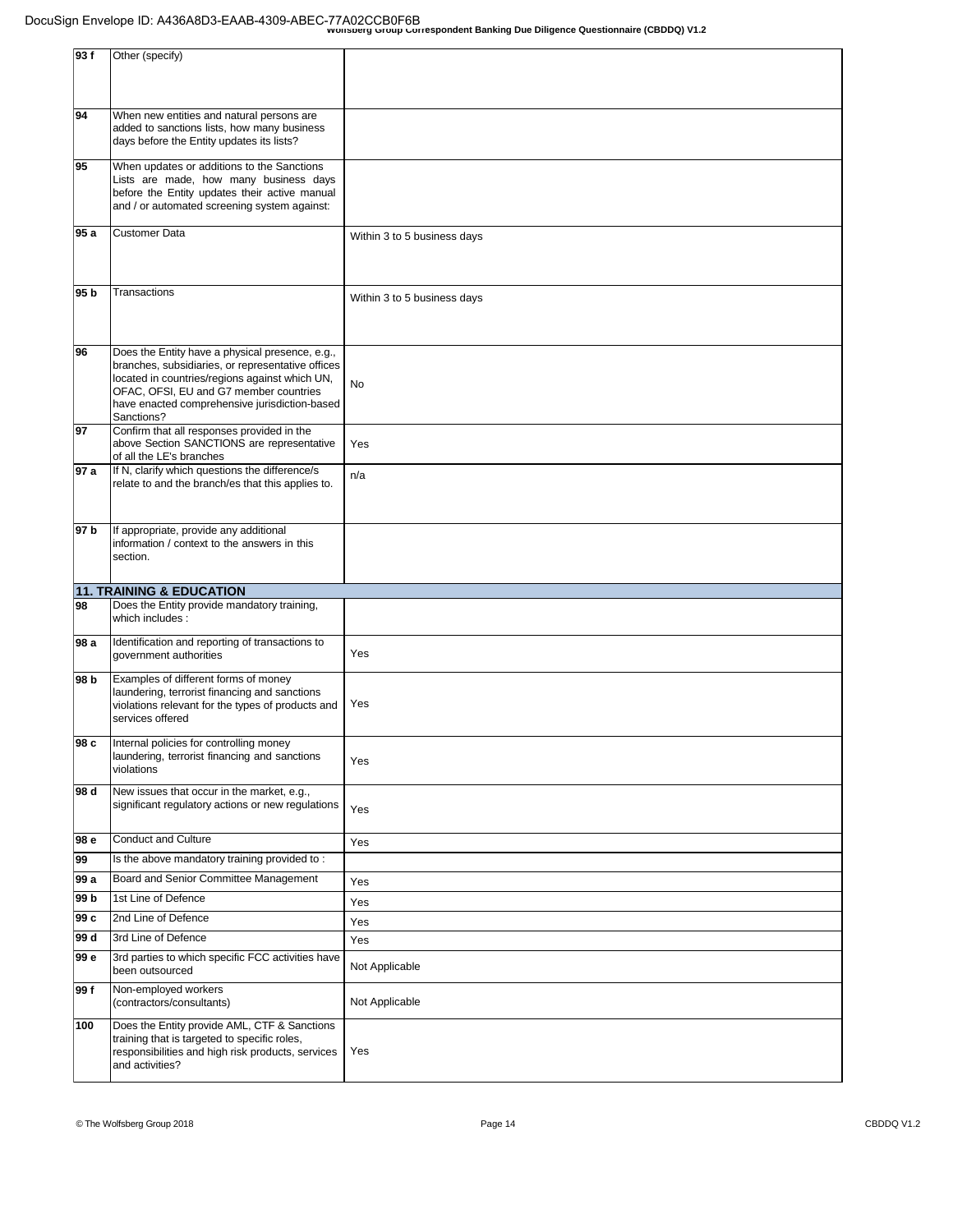| 101       | Does the Entity provide customised training for<br>AML, CTF and Sanctions staff?                                                                                                                                                                                                       | Yes    |
|-----------|----------------------------------------------------------------------------------------------------------------------------------------------------------------------------------------------------------------------------------------------------------------------------------------|--------|
| 102       | Confirm that all responses provided in the<br>aboveSection TRAINING & EDUCATION are<br>representative of all the LE's branches                                                                                                                                                         | Yes    |
| 102 a     | If N, clarify which questions the difference/s<br>relate to and the branch/es that this applies to.                                                                                                                                                                                    | n/a    |
| 102 b     | If appropriate, provide any additional<br>information / context to the answers in this<br>section.                                                                                                                                                                                     |        |
|           | 12. QUALITY ASSURANCE /COMPLIANCE TESTING                                                                                                                                                                                                                                              |        |
| 103       | Are the Entity's KYC processes and documents<br>subject to quality assurance testing?                                                                                                                                                                                                  | Yes    |
| 104       | Does the Entity have a program wide risk based<br>Compliance Testing process (separate to the<br>independent Audit function)?                                                                                                                                                          | Yes    |
| 105       | Confirm that all responses provided in the above<br>Section QUALITY ASSURANCE /<br>COMPLIANCE TESTING are representative of<br>all the LE's branches                                                                                                                                   | Yes    |
| 105 a     | If N, clarify which questions the difference/s<br>relate to and the branch/es that this applies to.                                                                                                                                                                                    | n/a    |
| 105 b     | If appropriate, provide any additional<br>information / context to the answers in this<br>section.                                                                                                                                                                                     |        |
| 13. AUDIT |                                                                                                                                                                                                                                                                                        |        |
| 106       | In addition to inspections by the government<br>supervisors/regulators, does the Entity have an<br>internal audit function, a testing function or<br>other independent third party, or both, that<br>assesses FCC AML, CTF and Sanctions<br>policies and practices on a regular basis? | Yes    |
| 107       | How often is the Entity audited on its AML, CTF<br>& Sanctions programme by the following:                                                                                                                                                                                             |        |
| 107 a     | Internal Audit Department                                                                                                                                                                                                                                                              | Yearly |
|           | 107 b External Third Party                                                                                                                                                                                                                                                             | Yearly |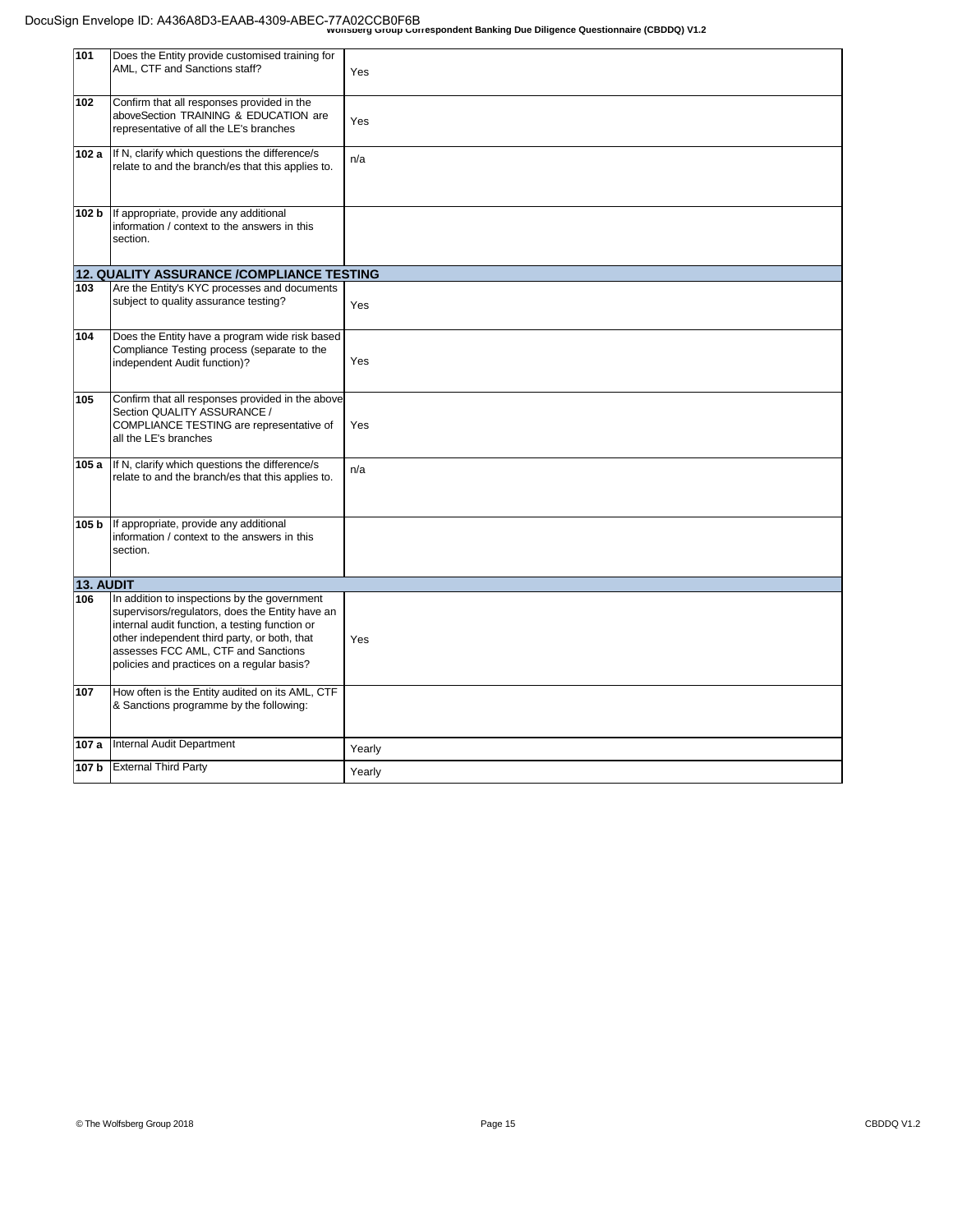| 108   | Does the internal audit function or other<br>independent third party cover the following<br>areas:                          |     |
|-------|-----------------------------------------------------------------------------------------------------------------------------|-----|
| 108 a | AML, CTF & Sanctions policy and procedures                                                                                  | Yes |
| 108 b | KYC / CDD / EDD and underlying<br>methodologies                                                                             | Yes |
| 108 c | <b>Transaction Monitoring</b>                                                                                               | Yes |
| 108 d | Transaction Screening including for sanctions                                                                               | Yes |
| 108 e | Name Screening & List Management                                                                                            | Yes |
| 108f  | Training & Education                                                                                                        | Yes |
| 108 g | Technology                                                                                                                  | Yes |
| 108 h | Governance                                                                                                                  | Yes |
| 108 i | Reporting/Metrics & Management Information                                                                                  | Yes |
| 108 j | <b>Suspicious Activity Filing</b>                                                                                           | Yes |
| 108 k | Enterprise Wide Risk Assessment                                                                                             | Yes |
| 1081  | Other (specify)                                                                                                             |     |
| 109   | Are adverse findings from internal & external<br>audit tracked to completion and assessed for<br>adequacy and completeness? | Yes |
| 110   | Confirm that all responses provided in the<br>above Section, AUDIT are representative of all<br>the LE's branches           | Yes |
| 110 a | If N, clarify which questions the difference/s<br>relate to and the branch/es that this applies to.                         | n/a |
| 110 b | If appropriate, provide any additional<br>Information / context to the answers in this<br>section.                          |     |